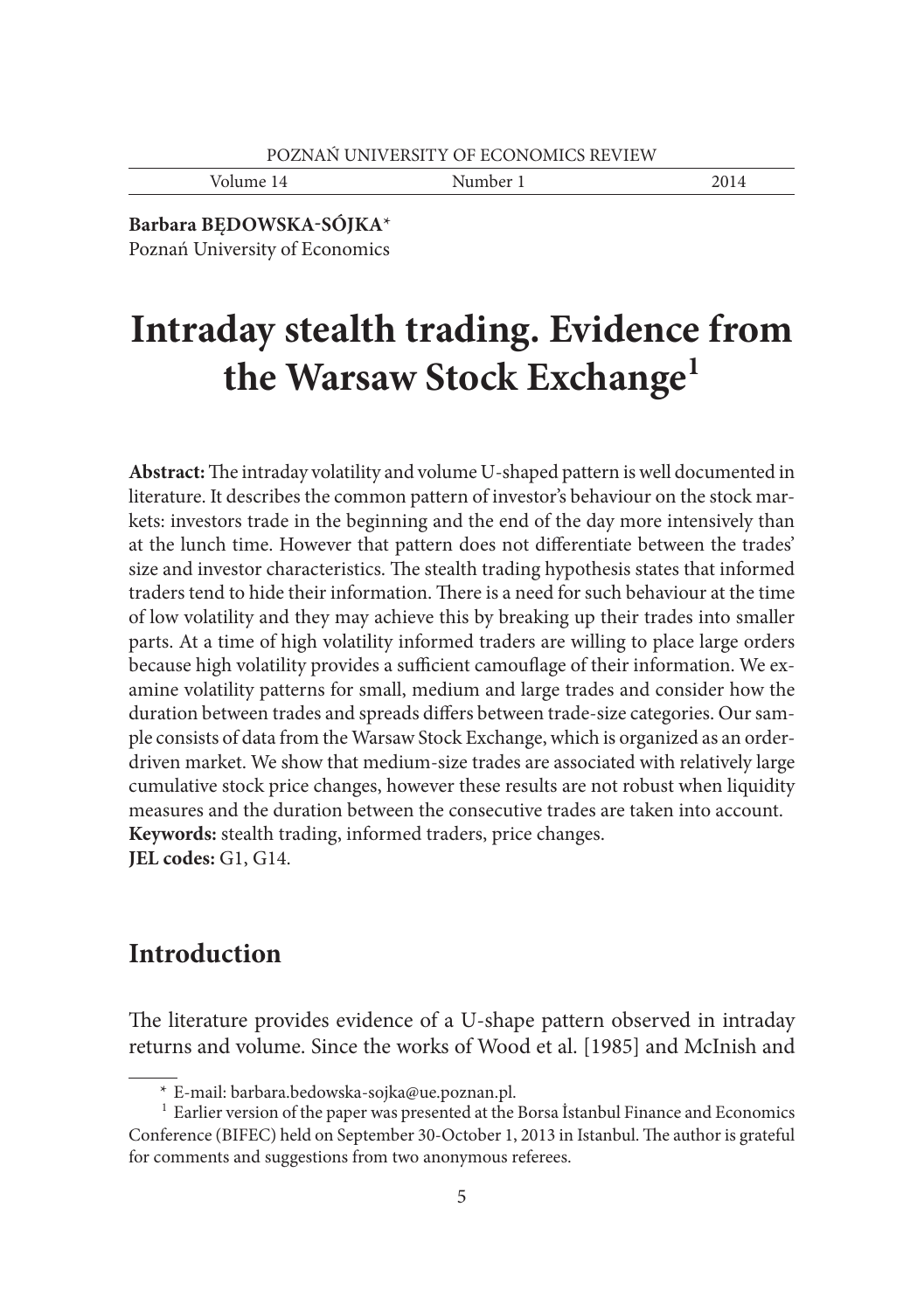Wood [1990] the characteristic intraday patterns of absolute returns and volume are widely recognized on different stock markets [Wood, McInish & Ord 1985; Andersen, Bollerslev & Cai 2000; Harju & Hussain 2006; Będowska-Sójka 2010]. Few possible explanations for these phenomena exist. The intraday pattern of price variability (price changes) as well as the intraday pattern of volume are influenced by the impact of two different types of investors: informed and liquidity investors. Informed traders are perceived as those who trade on the basis of private information that is not yet publicly released. Liquidity traders trade for some other reasons, which usually reflect the liquidity needs [Admati & Pfleiderer 1988]. Admati and Pfleiderer [1988] show that informed traders are more active during periods of concentrated trading by liquidity traders, that is in the high volume periods. Barclay, Litzenberger and Warner [1990] state that stock price movements are driven mainly by informed trading. In the theoretical work of Kyle [1985] informed traders, in order to camouflage their information, divide their orders into smaller parts and spread them over time. Karpoff [1987] finds a positive relation between price changes and volume.

Barclay and Warner [1993] introduced the stealth trading hypothesis, according to which informed traders are likely to hide their information by breaking up their trades into smaller parts. They expect that trades based on private information executed in a low volatility period are rather mediumsized. In time of high volatility there is no need to camouflage the information and informed traders can execute their trades without unwanted price impact. Therefore the behaviour of informed investors in times of high and low volatility differs.

The literature presented in next section is focused mainly on price-driven markets. We investigate the stealth trading hypothesis on the Warsaw Stock Exchange which is a purely order driven market. We follow the methodology used in earlier works of Barclay and Warner [1993], Chakravarty [2001] and Ascioglu et al. [2011] but change and develop the approach to adapt it to the conditions of the Polish stock market. We examine if the stealth trading hypothesis applies to the Polish stock market by focusing on blue chip stocks. We consider the measures of price changes and activity used in earlier studies and additionally include also the levels of trading intensity as well as the market's depth to examine the robustness of the results.

The rest of the paper is organized as follows: In Section 1 we present the previous literature. In Section 2 the data and methodology are described. In Section 3 the results are presented, whereas in Section 4 the additional measures of trading intensity and market's depth are included in the study. The last section concludes.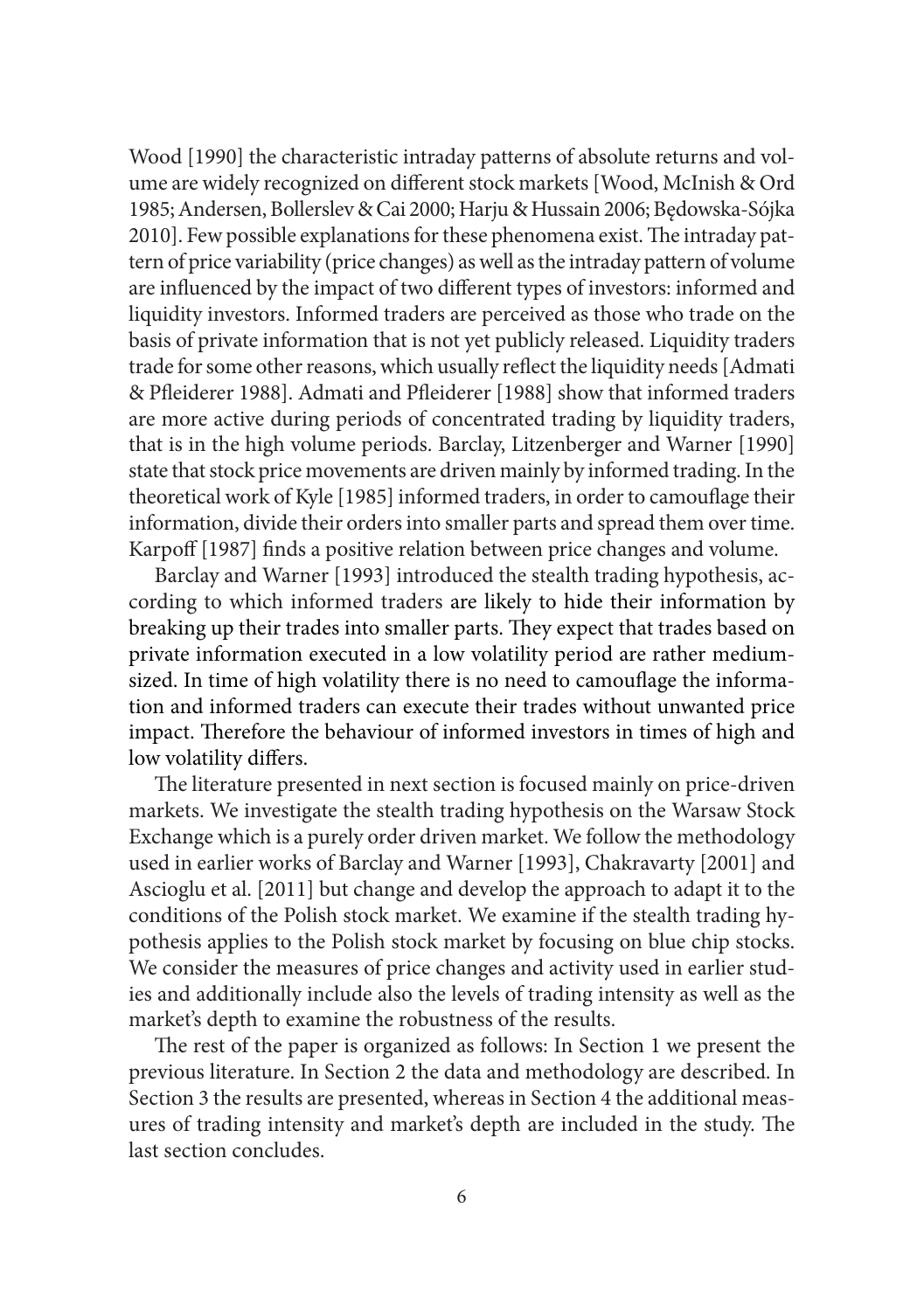## **1. Previous literature**

Barclay and Warner [1993] introduce the stealth trading hypothesis by asking how much cumulative changes in prices are related to trades divided into different size categories: small, medium or large. If informed investors try to hide their information, they should avoid large orders that may be perceived by other traders as a signal of changing stock valuation. Therefore they will camouflage their information by spreading trades over time or by trading when volatility is high. However executing portioned trades over longer time period causes possible additional costs of acquiring the desired position in the longer term and possibly at a worse price. It may also increase the transaction costs. Therefore according to the stealth trading hypothesis the magnitude of cumulative price changes should occur in medium-sized trades, which neither reveal information nor increase transaction costs.

Barclay and Warner [1993] use a sample of NYSE tender-offer target stocks to test the stealth trading hypothesis and two additional hypotheses: the public information hypothesis and the trading volume hypothesis. The public information hypothesis asserts that stock price changes are due to the public information releases. Therefore stock price changes in a given trade-size category are proportional to the percentage of trades in that category. In other words, the reaction of cumulative price changes should be positively related to the number of transactions. Alternatively, the trading volume hypothesis states that cumulative price changes in each trade-size category are directly related to trading volume in that category. According to this hypothesis large trades should move prices more than small trades do. Barclay and Warner [1993] find that most of the cumulative stock price changes are attributable to medium-sized trades and therefore conclude that informed traders execute their transaction in the medium-size category which supports the stealth trading. Simultaneously they find no support for both the public information and trading volume hypothesis.

Chakravarty [2001] uses a sample of NYSE stocks for a three month period and three different years and shows that medium-sized trades cause disproportionately large cumulative price changes. By differentiating between type of investors Chakravarty [2001] shows that individuals make up very little of the cumulative price change, whereas nearly 80% of the cumulative price change occurs from the medium-sized institutional trades. He finds support for the stealth trading hypothesis, but rejects both the public information and the trading volume hypothesis.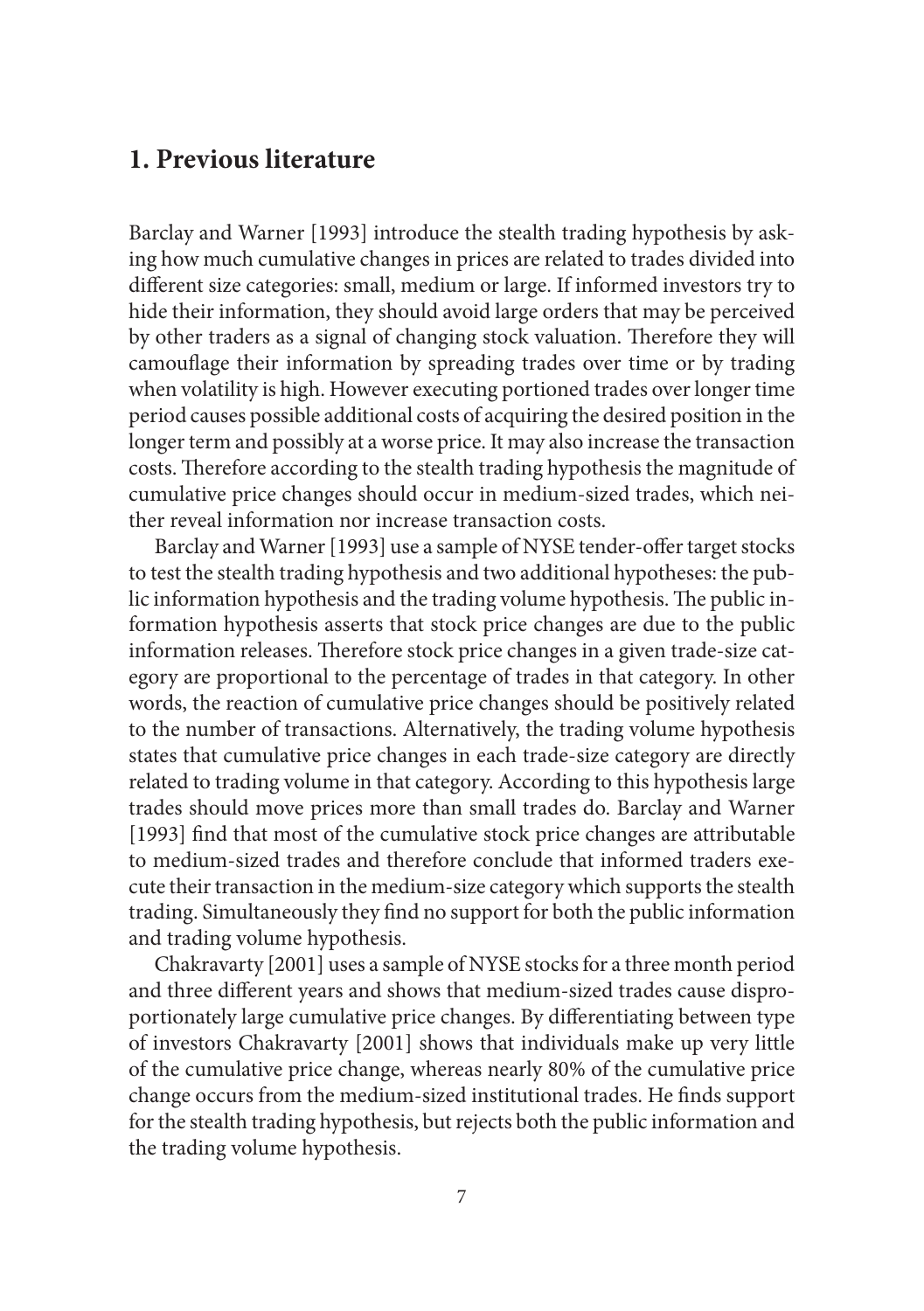Blau, van Ness and van Ness [2009] using a sample of NYSE stocks show that small trades move prices at the time of low volatility and low volume. During the periods of high volatility (and high volume as well), that means at the time of opening and closing of the trading day, informed traders are able to increase their trade sizes. They find that price changes from larger trades exhibit the well-known U-shaped pattern whereas price changes from smaller trades show a reverse U-shaped pattern. It is in agreement with the stealth trading hypothesis where informed traders do not want to reveal their information to the market and in times of low volatility look for sufficient disguise for their information. In the time of high volatility larger trades move prices more than smaller trades because at that time informed traders chooose larger orders. It is in line with the strategic trading literature where informed traders focus their trading in times of higher volatility [Wang 1998]. The shift from medium [Barcaly & Warner 1993] to small [Blau, Van Ness & Van Ness 2009] transaction volume comes from the decimalization of quotations in the NYSE and a decrease in transaction costs on the stock market.

Alexander and Peterson [2007] show that trades tend to cluster on round amounts (e.g. multiples of 500, 1000, etc.). They argue that the rounded trades move prices more than the unrounded trades because informed traders tend to use the former in order to hide their information.

According to our knowledge only few papers focus on testing the stealth trading hypothesis on financial markets other than NYSE. Ascioglu et al. [2011] find support for the stealth trading hypothesis on the Tokyo Stock Exchange. They find that both small and medium trades contribute to the cumulative price changes more than large trades. They also find that on high volatility days the volume of large and medium-size trades increases. This is in accordance with the hypothesis that informed traders are willing to trade at the time of high volatility when they can execute their orders in a shorter time.

Abad and Pascual [2011] test the stealth trading on 35 stocks from IBEX35 quoted on the Spanish Stock Exchange and find that when controlling for bid-ask bounce, time duration between trades and measures of depth the role of medium trades in generating cumulative price changes diminishes. According to our knowledge there is no paper considering the stealth trading hypothesis on the emerging markets in Eastern Europe. This paper tries to shed some light on this issue.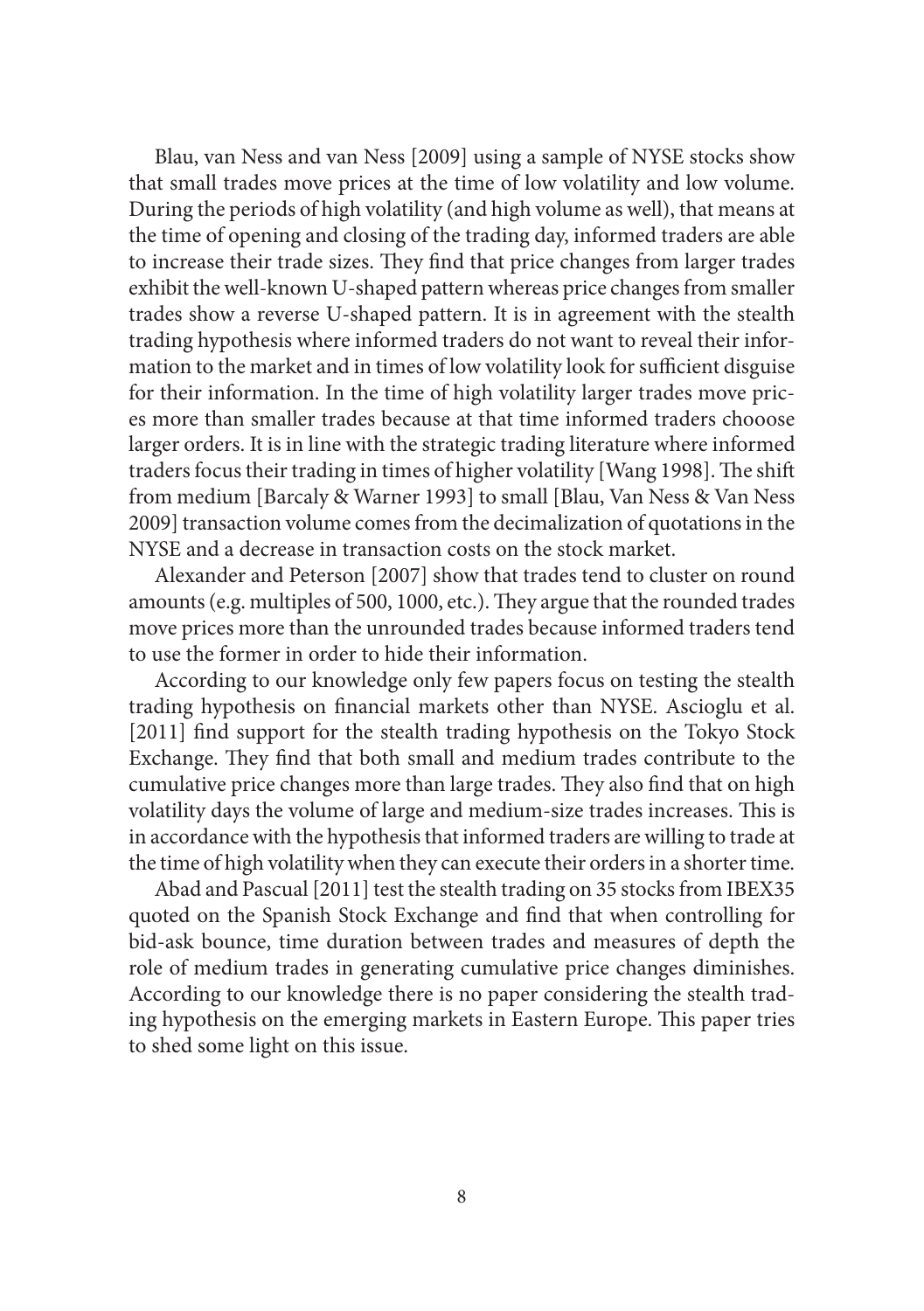## **2. Data and methodology**

#### *2.1. Data*

The analysis is based on a sample of the most actively traded stocks on the Warsaw Stock Exchange (WSE) included in WIG20 index. All stocks considered in the study were traded in the fully electronic order-driven platform called WARSET with the usual price-time priority (since April 2013 Warsaw Stock Exchange has changed the trading system to the Universal Trading Platform). The market is transparent offering transaction information that consists of the number and the price of stocks traded together with five top bid and ask offers. We do not base the sample on any particular information event as do Barclay and Warner [1993]. Chakravarty [2001] assumes that informed trading is more likely to occur under conditions of price increase than decrease and restrict his sample to stocks that had at least 5% price increase in the sample period. We assume that stealth trading may occur on both sides of the order book. According to Polish stock market regulations insiders report their transactions both when buying or selling stocks within few days after transaction. Therefore we include all 20 stocks independently of the price move direction observed within the sample period.

Our sample consists of tick-by-tick price and volume data of stocks quoted within the period  $01-10-2012$  till  $28-12-2012$  which is 62 days. The data is obtained from www.gpw.com. The prices used in the study are transaction prices. The number of transactions within those three months fluctuate from 17,514 transactions (for Kernel stocks) to 93,790 (for KGHM stocks). In the Section 5 we also use bid and ask prices. Stocks are quoted in continuous auctions from 9:00 a.m. till 5:20 p.m. The tick-by-tick data is prepared in the way that all transactions which were attached to the system at the same time (in seconds) and with the same price are replaced by one transaction with the cumulated volume. Transactions with different prices executed at the same time (in seconds) are replaced by a new price weighted by the volume.

The transaction costs for trading on the market depend on the brokerage and are either proportional to the value of an order or are lowered together with the increasing volume of transaction within the given period. The orders could be divided into parts usually with no impact on the transaction costs.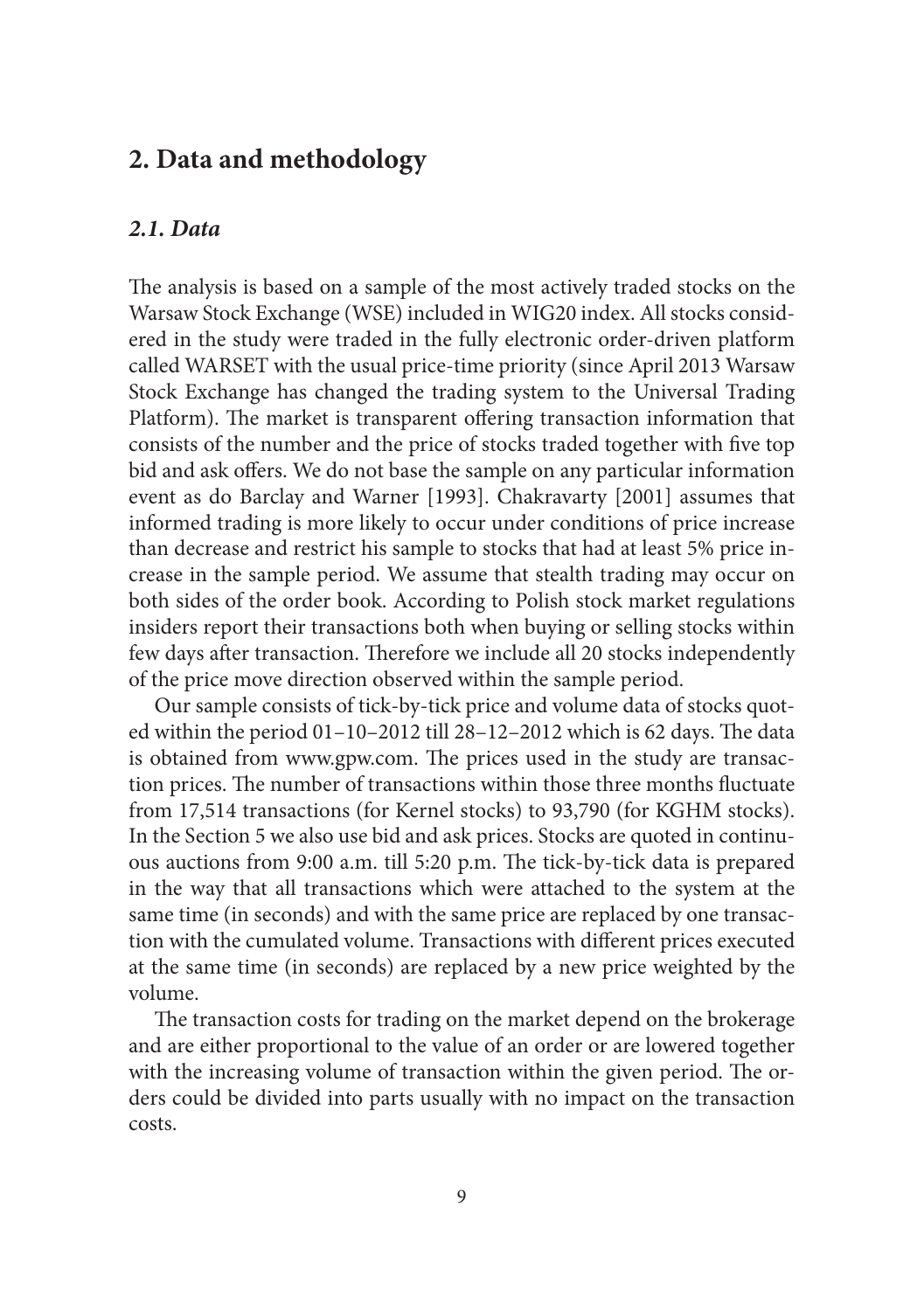#### *2.2. Cumulative price change and average price change*

In order to determine which trades move prices, we consider different tradesize categories in which cumulative and average price changes are examined. Following Barclay and Warner [1993], Chakravarty [2001], Blau et al. [2009], Lu et al. [2009] and Ascioglu et al. [2011] first we obtain the price change (PCH) of a stock as a difference between the trade's price and the previous transaction price,  $PCH = P_{t} - P_{t-1}$ , in a given trade-size category. Next we define cumulative price change (CPCH) as a sum of all stock price changes within one stock in the given period and given trade size and additionally calculate the change in price over the full sample for each firm (FPCH) over all trade-size categories. We divide the cumulative price change (CPCH) obtained in each category by FPCH to obtain a proportion of price changes in a given trade-size category in the overall price change (PCPCH). These proportions are expected to add in 1 for each stock. The cumulative price change accounts for 199.38 in our sample, which seems to provide good verification of the stealth trading hypothesis.

#### 2.3. Trade-size cutoffs and activity measures

In earlier papers that examined the stealth trading hypothesis on NYSE [Barclay & Warner 1993; Chakravarty 2001; Blau et al. 2009] the volume categorization is consistent and depends on the number of shares traded. Trades are classified as small with 100–500 shares, medium with 500–9,999 shares and large trades over 10,000 shares. In Ascioglu, Comerton-Forde and McInish [2011] trades are divided into categories dependent on the number of shares and lots. Alternatively Abad and Pascual [2011] use individual size categories based on the distribution of observed volume of traded shares and this approach is the most appropriate in our case.

The prices of stocks included in our sample ranges from 0.5 PLN to 400 PLN, so the average volume differs substantially between the stocks traded. Therefore in our case trade-size cut-offs are based on the individual distribution of trading volume for each stock. We separate trades into trade-size categories, defined individually for each stock dependently on the empirical distribution of traded volume within the sample period. The small volume is related to the fifth decile of the empirical distribution of volume over the whole sample period of a given stock (0; 50%), medium trades are from over fifth decile till ninety fifth percentile (50%; 95%), whereas large trades are over 95 decile.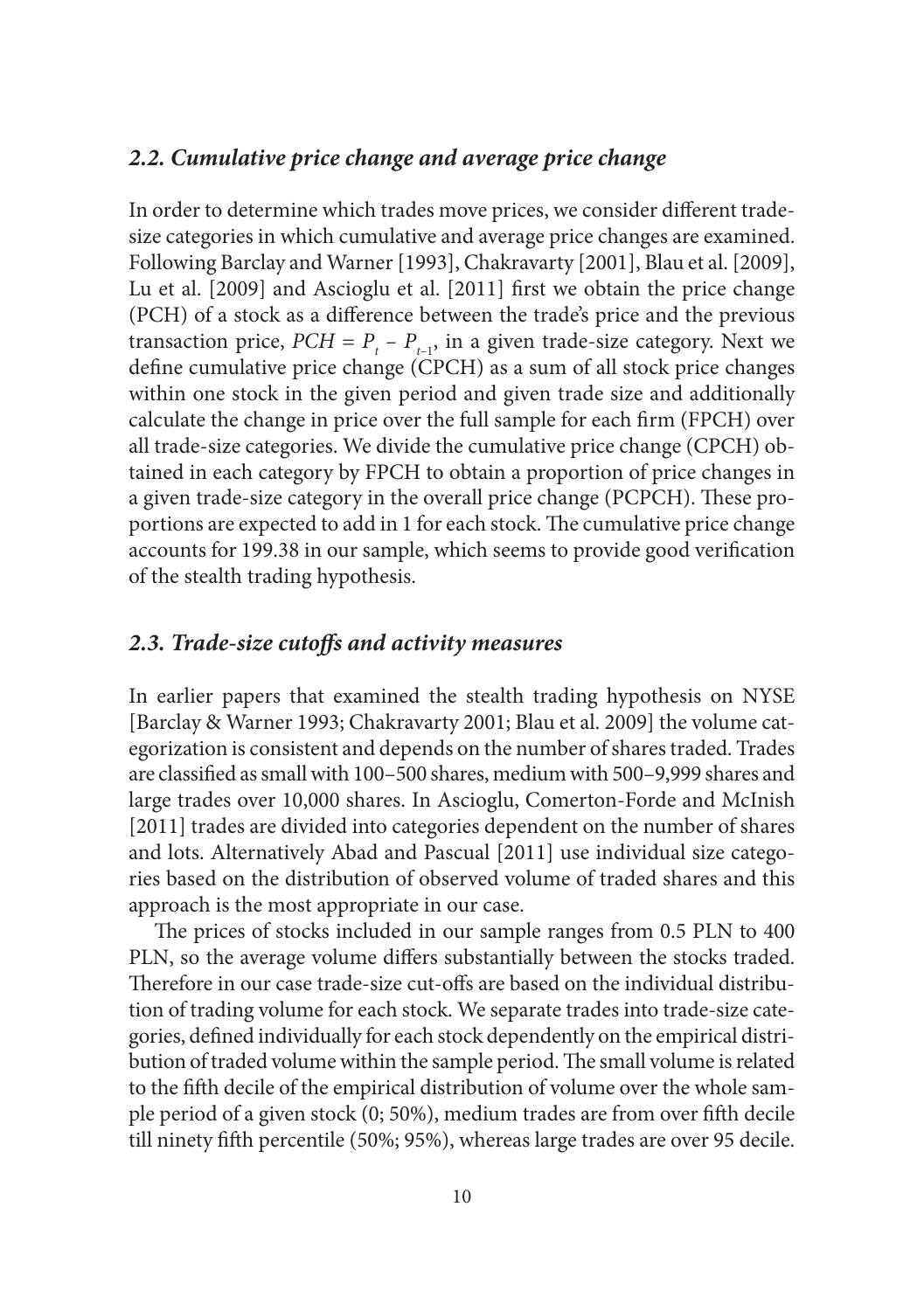As an activity measure we calculate the percentage of volume (VOL) which is obtained as the sum of the trading volume of a given stock in a given tradesize category by total trading volume. Another measure representative of trade activity is the average number of transactions (TRA) measured in the given size categories and within different time intervals. We obtain the cross-sectional mean of percentage volume and percentage of trades within the given time periods for the whole sample.

## **3. Results**

In order to test the stealth trading hypothesis we compare the cumulative price changes and trading activity in different size categories. If informed traders hide their information by breaking up trades, we would expect that small or medium-size trades will have a disproportionately stronger impact on cumulative price changes than large-size trades. In order to capture the relative impact of price changes of each stock in the whole sample we calculate the weighted cumulative price change in different size categories for the cross-section of securities. The weighted cumulative price change (WCP) introduced by Barclay and Warner [1993] is obtained as the weighted cross sectional mean of the cumulative price changes (CPCH) of each stock in the sample with weights obtained as an absolute value of the cumulative price change of each stock in the sample over the whole sample period [Barclay and Warner 1993; Blau et al. 2009].

Table 1 presents weighted cumulative price changes, average price changes, the proportion of volume and proportion of trades for the cross-section of 20 stocks in each of the three main size categories. The results in Table 1 show that most of the cumulative price changes are observed in the mediumsize trade category. Small trades constitute an average decrease of about 5% of the weighted cumulative price change and comprise about 5% of total volume and almost 50% of all trades. Medium-size trades cause more than 91% of the cumulative price change and comprise about 44% of the total volume and 45% of all trades, whereas large trades cause almost 14% of the cumulative price change with over 51% of the volume and 5% of all trades. Relative to their proportion of trades and volume, medium-size trades seem to play a disproportionately important role in cumulative price changes. It is consistent with the stealth trading hypothesis.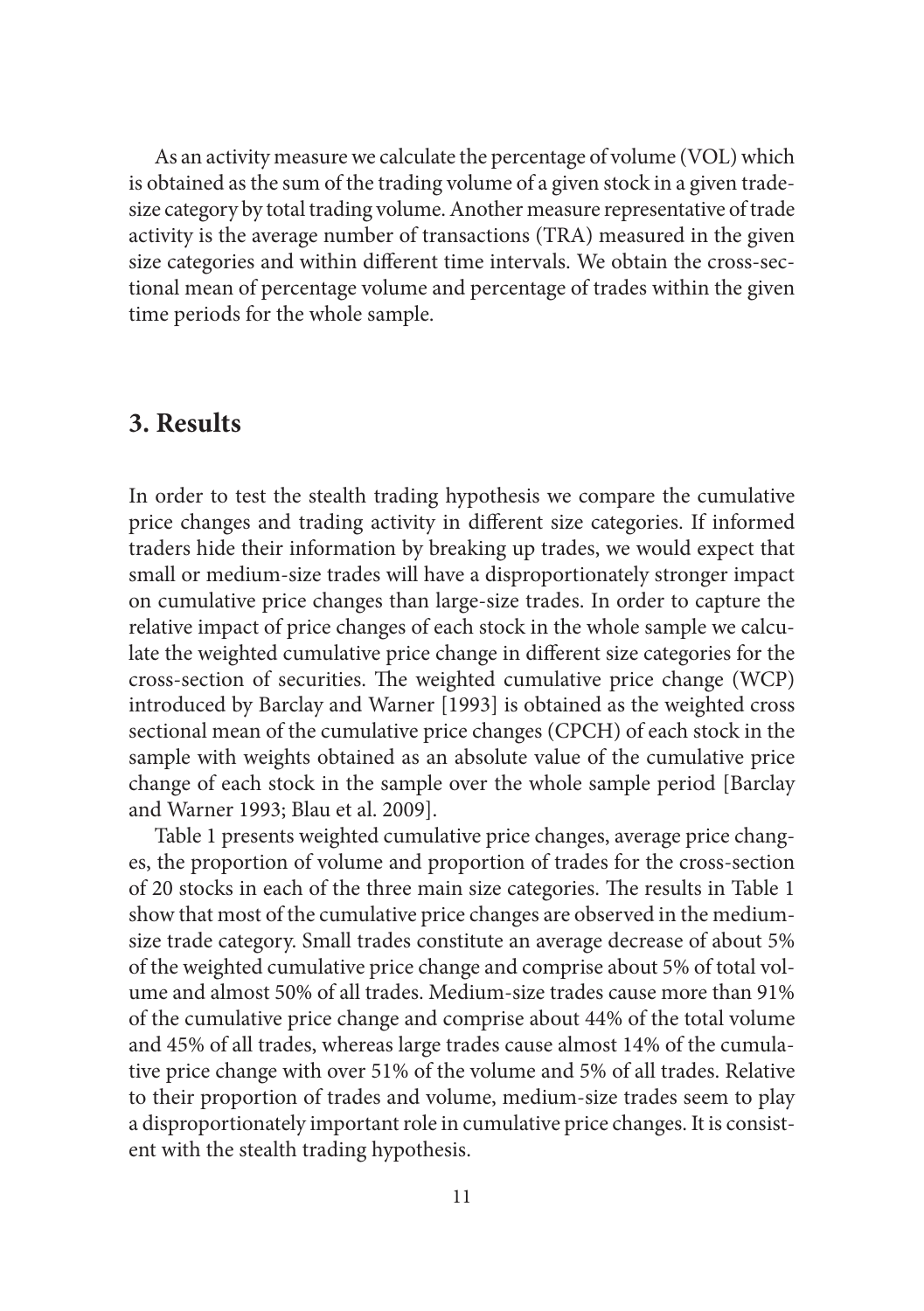Table 1. Cumulative price change, volume and trades by different size categories **(%)**

| <b>Trade size</b> | Weighted<br>cumulative price<br>change WPC | Percentage of<br>volume VOL | Percentage of trades<br><b>TRA</b> |  |  |
|-------------------|--------------------------------------------|-----------------------------|------------------------------------|--|--|
| Small             | $-6.68$                                    | 5.23                        |                                    |  |  |
| Medium            | 93.02                                      | 43.87                       | 45.49                              |  |  |
| Large             | 13.86                                      | 50.90                       | 5.13                               |  |  |

Note: Mean percentage of the weighted cumulative stock price change, mean percentage of volume and mean percentage of trades for stocks in the sample with three main size categories (small, medium and large). For each stock the cumulative price change in a given size category is obtained. The weighted cross-sectional mean with weights equal to absolute value of the full change of each stock's price in the sample is reported. The proportion of total volume and proportion of total trades are calculated by the usual means in the sample.

Trade-size category classification is based on the empirical distribution of trading volume calculated individually for each stock.

The alternative hypotheses, the public information and the trading volume hypothesis, find no support in the data. The public information hypothesis states that investors trade in the presence of public information and therefore that the percentage of cumulative price changes should be equal to the percentage of trades. In case of small trades, the weighted cumulative price change equals -5% and comprises 49% of trades, for large trades the weighted cumulative price change accounts for almost 14% with 5% of trades. The hypothesis that the percentage of cumulative price change is equal to percentage of trades is therefore rejected.

According to the trading volume hypothesis large trades have a stronger impact on price changes than small trades. We test if the percentage cumulative price changes in a given trade size category are proportional to the percentage proportion of volume in this category. We find that whereas for medium-size trades the cumulative price change account for 92% and 44% of the volume, large-size trades account for 14% of cumulative price changes and almost 51% of the volume. We reject the trading volume hypothesis – changes in prices are not proportional to the volume traded.

We further examine the cumulative price changes as well as trading activity measures at separate intervals during the day in order to study if the price changes depend on the volatility. In the intraday data the U-shape pattern in volatility is observed which means that on average volatility is higher at the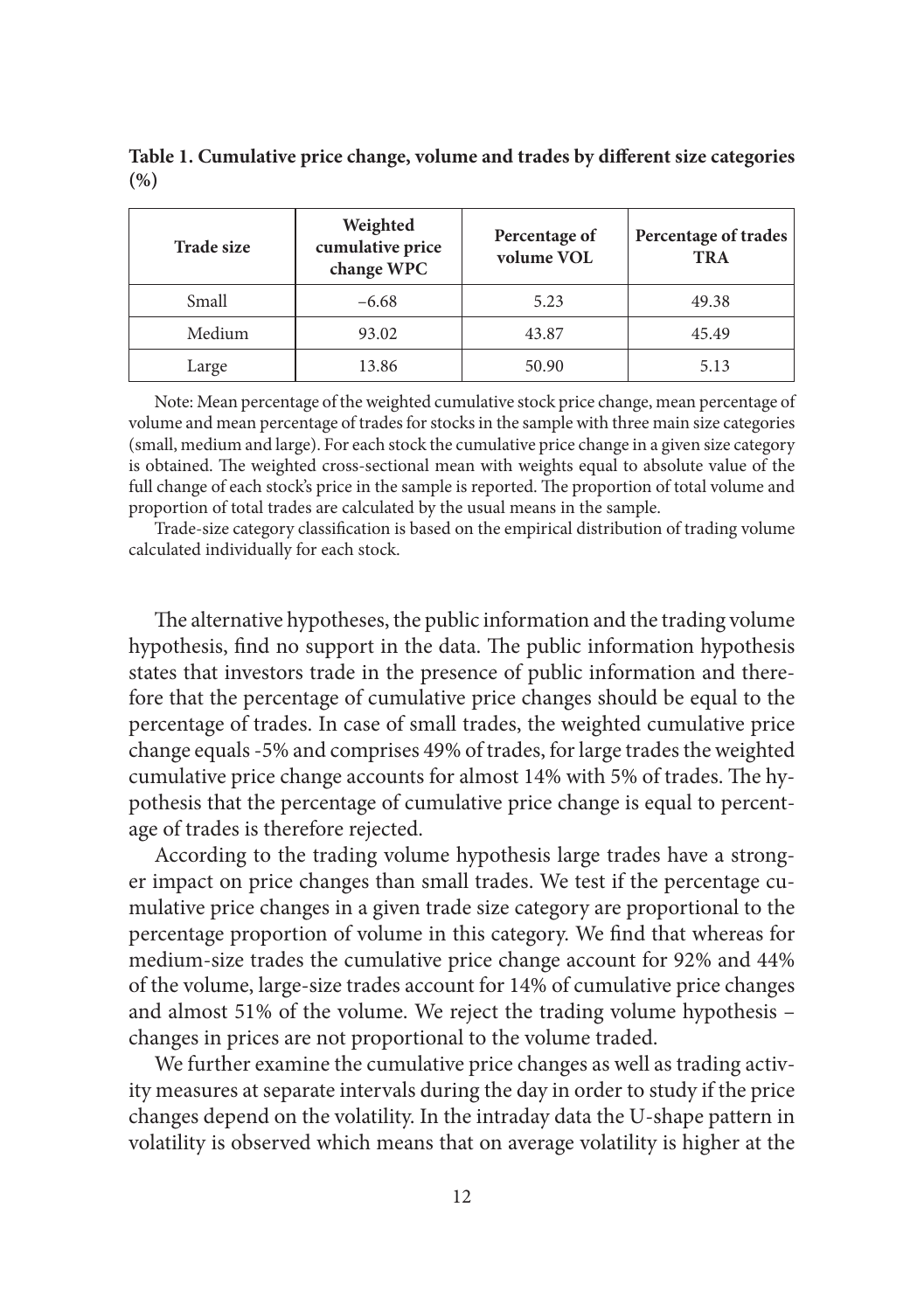beginning and the end of the day. Blau et al. [2009] examine if this pattern is similar across all trade-size categories. They claim that if stealth trading exists, informed traders may trade more heavily in the periods of high volatility without the anxiety of releasing information. In other words there is no need to disguise the information at the beginning and the end of the day. We test if changes in prices from the smaller trades would be greater than from large trades in the middle of the day when volatility is low. Additionally the price changes from large trades should be more substantial than from small trades at the beginning and end of the day when volatility is higher and there is no need to disguise information. In order to examine the pattern of the cumulative price changes in times of high and low volatility, the trading day is divided into seven hourly intervals and one 80-minute interval. Figure shows the intraday price changes' pattern of different trade-size categories, small, medium and large, separated into given time intervals.

As is presented in Figure, for each size category we obtain the U-shape pattern in absolute values of the cumulative price changes For our sample a standard U-shaped pattern exists in all trade size categories. These results are in contradiction to Blau et al. [2009] as they find different patterns for small (inverted U-shape) and large trades (standard U-shaped).



**Intraday pattern of the cumulative price changes for individual trade-size categories**

Note: The absolute values of the proportion of cumulative price changes are calculated in different trade-size categories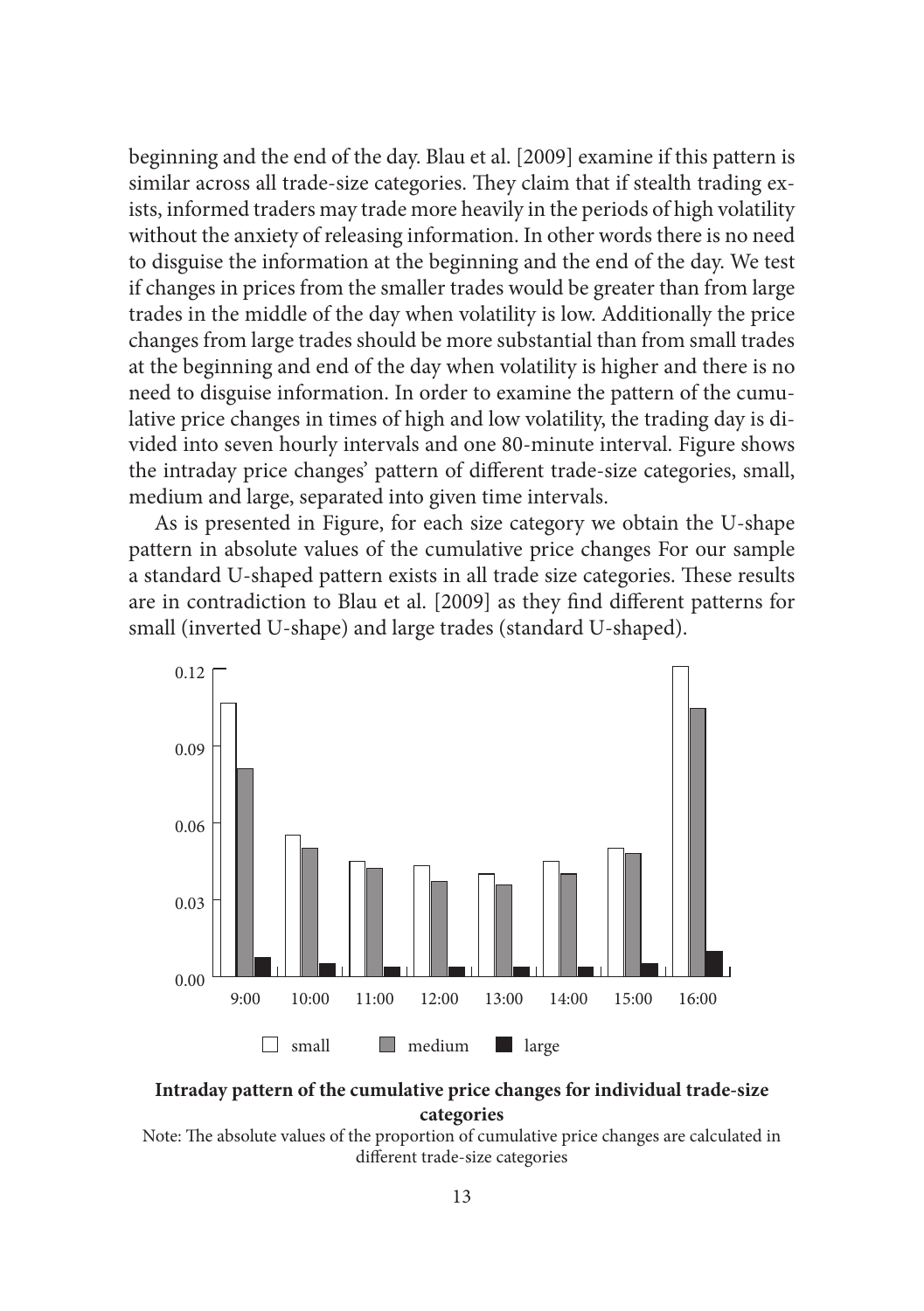We examine also the weighted cumulative price changes of different trade sizes within different time intervals. Results presented in Table 2 show that weighted cumulative price changes for medium trades in the middle of the day (11:00 – 14:00) are higher than the weighted cumulative price changes of small and large trades. The weighted price changes are the most substantial at the beginning of the day for small and medium trades and at end of the day for medium and large trades. Contrary to the stealth trading hypothesis the cumulative price changes of small trades are not substantially different from these of large trades in the middle of the day. However the cumulative price changes of large and medium trades are higher at the last part of the trading day than during any other interval of the day. These results suggest that informed traders can trade at the time of high volatility and high volume without revealing information to other market participants.

| Time            | Trade-size category (%) |          |         |  |  |  |  |
|-----------------|-------------------------|----------|---------|--|--|--|--|
|                 | small                   | medium   | large   |  |  |  |  |
| $9:00-10:00$    | 29.65                   | 34.88    | 2.42    |  |  |  |  |
| $10:00 - 11:00$ | $-5.50$                 | 7.89     | 3.16    |  |  |  |  |
| $11:00 - 12:00$ | 0.19                    | 9.44     | 4.20    |  |  |  |  |
| $12:00 - 13:00$ | $-4.43$                 | 15.69    | $-3.81$ |  |  |  |  |
| $13:00 - 14:00$ | 3.24                    | 0.45     | $-1.16$ |  |  |  |  |
| $14:00 - 15:00$ | 13.19                   | $-1.36$  | $-0.46$ |  |  |  |  |
| $15:00 - 16:00$ | 40.60                   | $-41.03$ | $-4.18$ |  |  |  |  |
| $16:00 - 17:20$ | $-83.80$                | 67.05    | 13.70   |  |  |  |  |

**Table 2. Intraday percentage of the weighted cumulative price change**

Note: The percentage of the weighted cumulative price change is calculated as in Barclay and Warner [1993]. The trade-size categories are based on the empirical distribution of volume of each stock individually.

We also conduct the analysis of the volume pattern for different trade size categories. Table 3 presents the intraday percentage of volume during the trading day. The U-shape pattern in activity is recognized in each trade size category.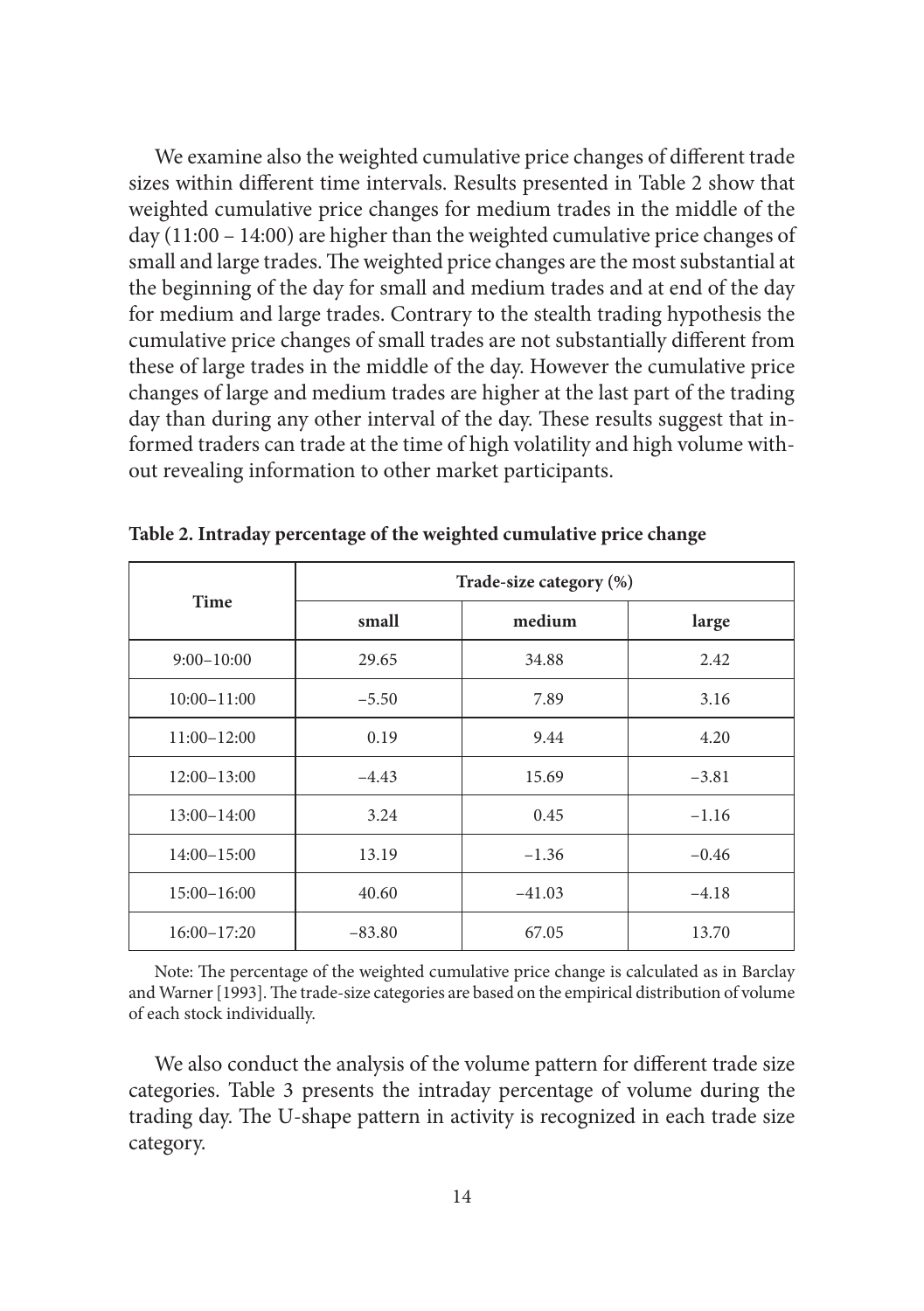| Hour            | Trade size categories (%) |        |       |  |  |  |  |
|-----------------|---------------------------|--------|-------|--|--|--|--|
|                 | small                     | medium | large |  |  |  |  |
| $9:00-10:00$    | 0.82                      | 6.291  | 6.99  |  |  |  |  |
| $10:00 - 11:00$ | 0.60                      | 5.12   | 6.31  |  |  |  |  |
| $11:00-12:00$   | 0.51                      | 4.40   | 5.19  |  |  |  |  |
| $12:00-13:00$   | 0.51                      | 4.06   | 4.82  |  |  |  |  |
| $13:00 - 14:00$ | 0.47                      | 3.97   | 4.57  |  |  |  |  |
| $14:00 - 15:00$ | 0.55                      | 4.65   | 5.27  |  |  |  |  |
| $15:00 - 16:00$ | 0.61                      | 5.55   | 7.22  |  |  |  |  |
| $16:00 - 17:20$ | 1.16                      | 9.85   | 10.53 |  |  |  |  |

Table 3. Intraday percentage of total volume in different time intervals

Note: The intraday percentage of total volume is calculated as an average of percentage of volume in a given trade-size category for all stocks in the sample. The size categories are based on the empirical distribution of volume.

### **4. The impact of intensity and liquidity on price changes**

The presence of informed traders may be signaled by an increase of trading intensity and liquidity. Trading intensity is defined as the volume of a security during a specific given interval. Liquidity is treated as the possibility of buying or selling stocks without affecting the asset's price. As liquidity is characterized by a high level of trading activity, it is strongly related to trading intensity. There are a number of papers examining the relationship between intensity or liquidity of trading and the price formation process. Engle [2000] describes the relationship between intensity of trade and volatility, where the former is proxied by duration, measured as the time between two consecutive trades. He finds that the longer the duration, the lower volatility. As informed traders are likely to trade at the time of high volatility to stealth information, we expect trades with short durations to have a disproportionate role in the cumulative price changes. As far as liquidity is concerned a wide range of the literature is related to the bid-ask spread as a measure of liquidity [e.g. Hasbrouck 2007]. Not only trades that occur when the spread is wide increase transactions costs, but also the wider the bid-ask spread is, the higher the probability of the trading based on information [Hautsch 2004]. Therefore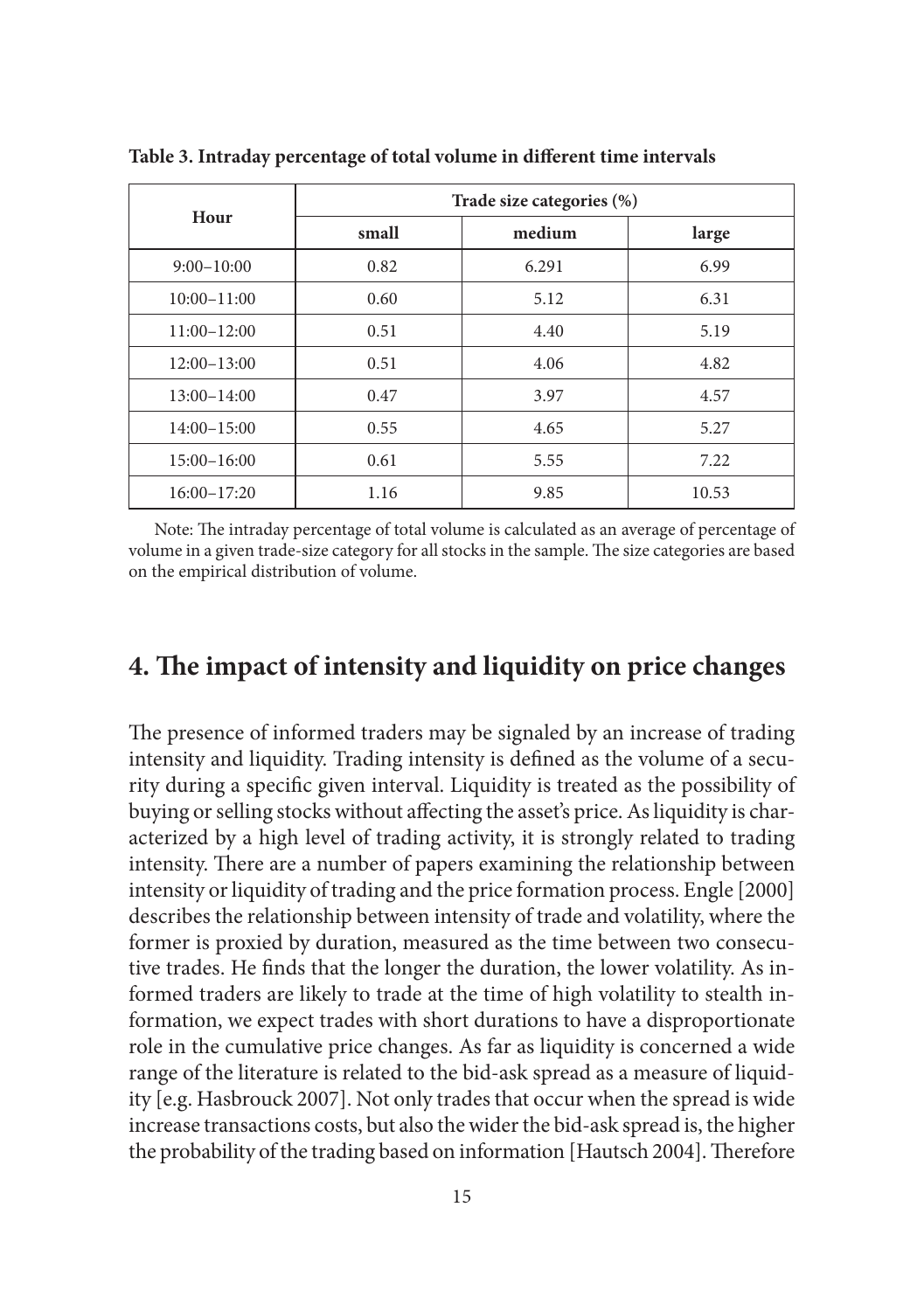we expect that cumulative price changes for trades with wide spreads would be higher than those for narrow spreads.

We assume that additional measures of these variables can shed a light on our discussion. We include, duration as a proxy of trading intensity and spread calculated as the difference between bid and ask price for a share at one moment is a proxy for liquidity in our study. Durations are calculated as time in seconds between consecutive trades. Three different durations based on the empirical distribution of the duration of the individual stock are concerned: short  $(0; 0.25)$ , medium  $(0.25; 0.75)$  and long  $(0.75; 1)$ . Three spread categories based on the empirical distribution of individual stock spreads are defined: narrow  $(0; 0.25)$ , medium  $(0.25; 0.75)$  and wide  $(0.75; 1)$ .

The results of calculations for different spread categories are presented in Table 4. Generally wide spreads are related to higher weighted cumulative price changes than narrow spreads for which the weighted cumulative price change is negative across all trade size categories. When spreads are wide, medium or small size trades obtain a higher weighted price change than large trades. It is consistent with the stealth trading hypothesis where informed traders are supposed to divide blocks of shares into tiny trades. The small transactions with medium spreads account for 3% of total volume and 25% of all trades, whereas the medium transactions with medium spreads account for 23% of total volume and 23% of all trades.

| <b>Trade size</b> | Small       |             |      | Medium      |             |      | Large       |             |      |
|-------------------|-------------|-------------|------|-------------|-------------|------|-------------|-------------|------|
| spreads           | nar-<br>row | me-<br>dium | wide | nar-<br>row | me-<br>dium | wide | nar-<br>row | me-<br>dium | wide |
| <b>WPCH</b>       | $-3.04$     | 2.78        | 0.18 | $-0.83$     | 1.47        | 0.29 | $-0.12$     | 0.19        | 0.08 |
| Percent of volume | 0.01        | 0.03        | 0.01 | 0.10        | 0.23        | 0.11 | 0.11        | 0.28        | 0.12 |
| Percent of trades | 0.12        | 0.25        | 0.13 | 0.11        | 0.23        | 0.11 | 0.01        | 0.03        | 0.01 |

Table 4. Weighted cumulative price changes, volume and trades when different **spreads are considered**

Note: WPCH stands for weighted cumulative price change obtained as in Barclay and Warner [1993].

The results of calculations considering trade intensity proxied by durations are presented in Table 5. The highest weighted price changes are obtained for short durations in small and medium trade size categories. These transactions account altogether for 6% of all trades and 3% of total volume.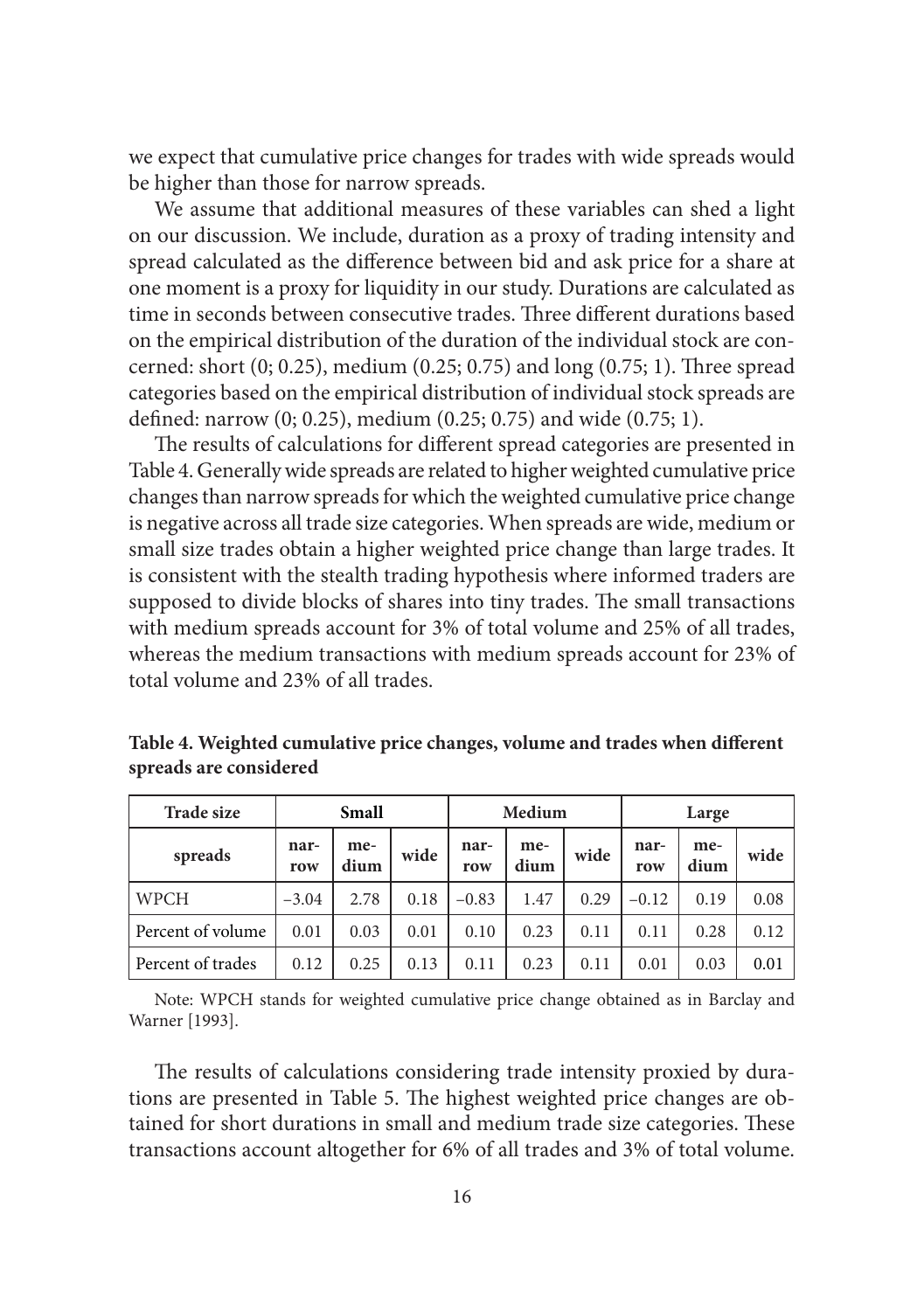It is in line with our expectations because informed traders are supposed to trade at the time of high volatility when durations are short. Only for the large trade size category in case of long duration is the weighted cumulative price change positive. However these transactions account for only 2% of all trades but as their proportion of volume accounts for 18% they can be classified as big block trades.

Table 5. Weighted cumulative price changes, volume and trades when different **durations are considered**

| <b>Trade size</b> | Small |             |         | Medium |             |         | Large |             |      |
|-------------------|-------|-------------|---------|--------|-------------|---------|-------|-------------|------|
| duration          | short | me-<br>dium | long    | short  | me-<br>dium | long    | short | me-<br>dium | long |
| WPCH              | 0.32  | 0.02        | $-0.41$ | 0.25   | $-0.73$     | $-0.06$ | 0.02  | 0.03        | 0.09 |
| Percent of volume | 0.00  | 0.03        | 0.02    | 0.03   | 0.28        | 0.13    | 0.02  | 0.31        | 0.18 |
| Percent of trades | 0.03  | 0.30        | 0.17    | 0.03   | 0.29        | 0.14    | 0.00  | 0.03        | 0.02 |

Note: WPCH stands for weighted cumulative price change obtained as in Barclay and Warner [1993].

The additional measures included in the study shows that the highest weighted price changes are obtained for small and medium trades with either medium spreads or characterized by short durations. These results are consistent with the stealth trading hypothesis, but may also signal the presence of algorithmic trading on the Warsaw Stock Exchange. In algorithmic trading high frequency traders can divide blocks of shares into hundreds of small trades without affecting prices in the market.

## **Conclusions**

In the paper we examine the stealth trading hypothesis according to which informed traders either break up their trades into smaller parts or trade at the time of high volatility in order to hide their information. We find that medium-size trades play a relatively disproportionately important role in the cumulative price changes. We show that the well-known intraday volatility U-shape pattern is common for all trade size categories. The small trades are on average related to negative price changes, whereas medium and large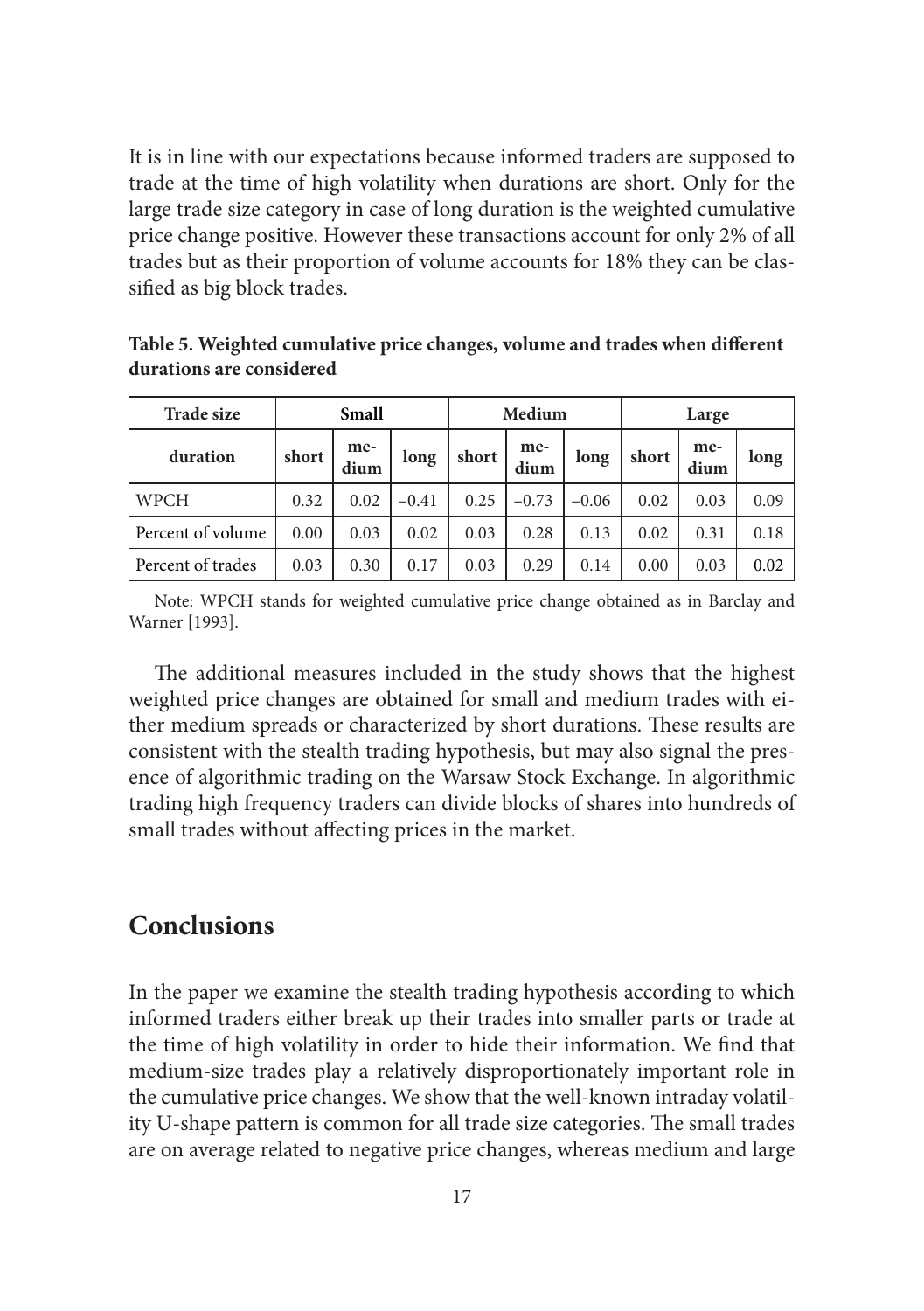trades comprise positive price changes, mainly in the first and last hour of trading. Only medium-size trades executed in the middle of the trading day are associated with relative large cumulative stock price changes. It is in line with the stealth trading hypothesis.

When activity measures are examined both volume and average number of transactions produce a U-shape pattern. The informed traders prefer to execute large trades at the time of high volatility and high volume without revealing information to other market participants. However we do not find any significant relationship between price changes and volume in our sample.

We show that the highest cumulative price change is obtained for small trades with medium spreads. When durations are considered the highest cumulative price change is observed for small and medium trades with short durations. Both conclusions are in line with the stealth trading hypothesis according to which informed traders are active at the time of high volatility and moderate liquidity. Future research will focus on the issue as to what extent the observed behavior of traders is caused by high frequency trading.

#### *References*

- Abad, D., Pascual, R., 2011, *Revisiting the Stealth Trading Hypothesis*, http://www. efmaefm.org/0EFMAMEETINGS/EFMA%20ANNUAL%20MEETINGS/2011- Braga/papers/0219.pdf [access: 22.04.2013].
- Admati, A., Pfleiderer, P., 1988, *A Theory of Intra-day Patterns: Volume and Price Variability*, Review of Financial Studies, 1, pp. 3–40.
- Alexander, G.J., Peterson, M.J., 2007, *An Analysis of Trade-size Clustering and Its Relation to Stealth Trading*, Journal of Financial Economics, 84, pp. 435–71.
- Andersen, T.G., Bollerslev, T., Cai J., 2000, *Intraday and Interday Volatility in the Japanese Stock Market*, Journal of International Financial Markets, 10, pp. 107–130.
- Ascioglu, A., Comerton-Forde, C., McInish T.H., 2011, *Stealth Trading: The Case of the Tokyo Stock Exchange*, Pacific Basin Finance Journal, 19, pp. 194-207.
- Barclay, M.J., Litzenberger, R.H., Warner, J.B., 1990, *Private Information, Trading Volume and the Use of Intraday Price Data*, Journal of Financial Economics, 21, pp. 71–100.
- Barclay, M., Warner, J.B., 1993, *Stealth Trading and Volatility: Which Trades Move Prices*, Journal of Financial Economics, 34, pp. 281–305.
- Będowska-Sójka, B., 2010, *Intraday CAC40, DAX and WIG20 Returns When the American Macro News is Announced*, Bank i Kredyt, 41, 2, pp. 7–20.
- Blau, B.M., Van Ness, B.F., Van Ness, R.A., 2009, *Intraday Stealth Trading: Which Trades Move Prices During Period of High Volume*, Journal of Financial Research, 32, 1, pp. 1–21.